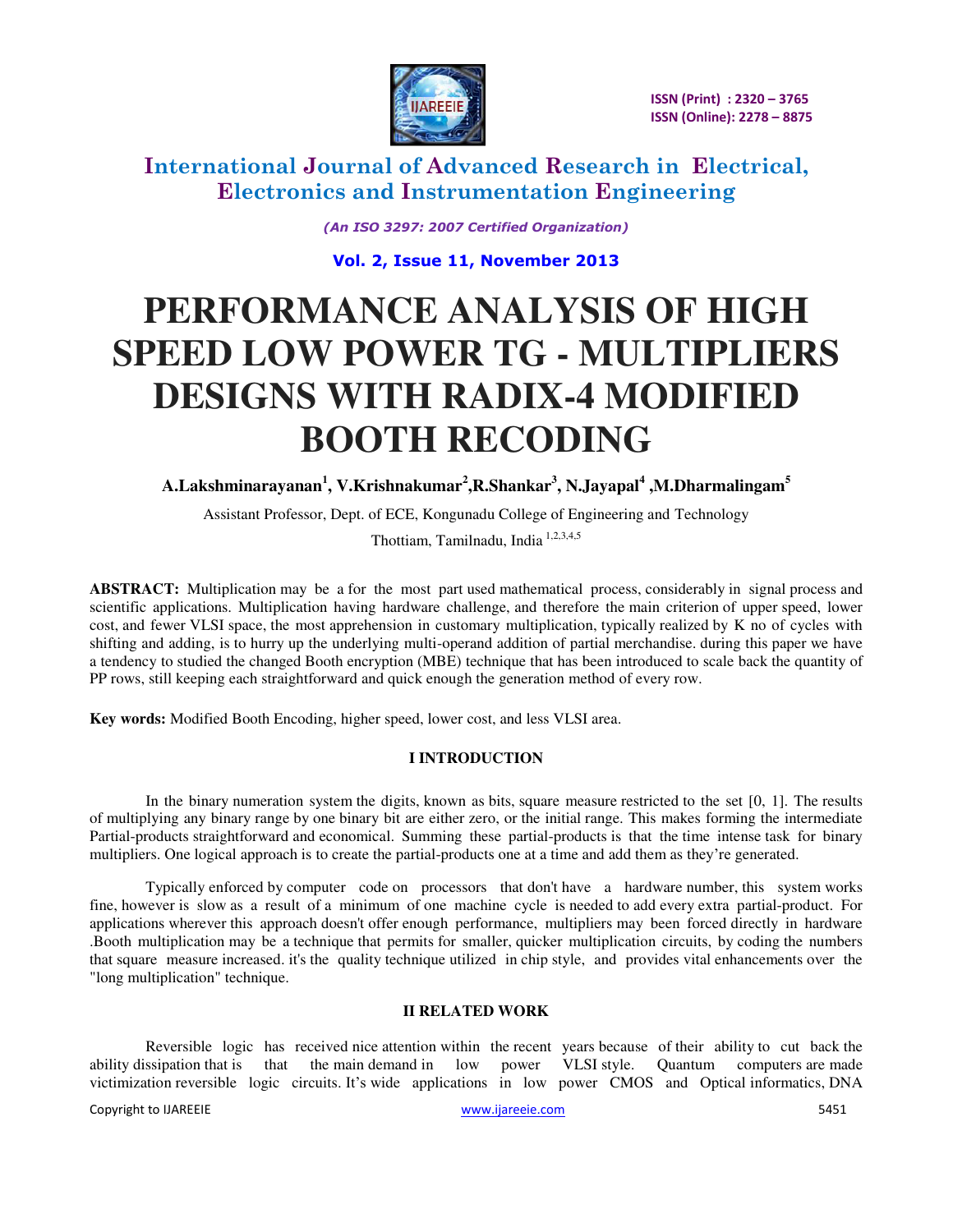

*(An ISO 3297: 2007 Certified Organization)* 

### **Vol. 2, Issue 11, November 2013**

computing, quantum computation and applied science. In 1973, C. H. Bennett [1,3] over that no energy would be dissipated from a system as long because the system was able to come to its initial state from its final state in spite of what occurred in between. It created clear that, for power to not be dissipated within the discretionary circuit, it should be engineered from reversible gate. Reversible circuits are of explicit interest in low power CMOS VLSI style. In 1960 R.Landauer incontestable that top technology circuits and systems made victimization irreversible hardware end in energy dissipation because of info loss [1]. The warmth generated because of the loss of 1 little bit of inf The warmth generated because of the loss of  $1$  little bit of info is extremely little at temperature however once the amount of bits is a lot of as within the case of high speed machine works the warmth dissipated by them are going to be thus giant that it affects the performance and ends up in the reduction of period of the elements. In 1973, Bennett, showed that one will avoid KTln2 joules of energy dissipation constructing circuits victimization reversible logic gates [2]. A reversible computer circuit is associate n-input n-output logic device with matched mapping. This helps to work out the outputs from the inputs and additionally the inputs are often unambiguously recovered from the outputs. Additionally within the synthesis of reversible circuits direct fanout isn't allowed as one–to-many construct isn't reversible. However fan-out in reversible circuits is achieved victimization further gates.

A reversible circuit ought to be designed victimization minimum range of reversible logic gates. From the purpose of read of reversible circuit style, there are several parameters for determining the quality and performance of circuits [3, 4 and 13].The amount of Reversible gates (N): the amount of reversible gates employed in circuit. The amount of constant inputs (CI): This refers to the amount of inputs that are to be maintained constant at either zero or one so as to synthesize the given logical perform. Quantum value (QC): This refers to the value of the circuit in terms of the value of a primitive gate. It's calculated knowing the amount of primitive reversible logic gates (1\*1 or 2\*2) needed to understand the circuit. Gate levels (GL): This refers to the amount of levels within the circuit that are needed to understand the given logic functions [4].

Reduction of those parameters is that the bulk of the work concerned in coming up with a reversible circuit. During this paper, associate 2 varieties of numbers are intended victimization reversible gates. Multiplier plays a vital role in machine operation victimization computers. There are several arithmetic operations that unperformed, on a laptop ALU, through the utilization of multipliers. Style and implementation of digital circuit's victimization reversible logic has attracted quality to realize entry into the long run computing technology [20].

Wallace trees and linear arrays each need roughly one CSA for each partial product to be reduced. Similarly, 4-2 trees need one 4-2 adder for each 2 partial merchandise [17]. Thus, just like the alternative structures, 4-2 trees are large. One answer to the dimensions downside is to use a partial 4-2 tree. As an example, a sixty four bit quantity may be increased in four items employing a sixteen X 64bit partial 4-2 tree. The four partial results are then summed to create the complete result. One performance limiting issue of this technique is the latency through the 4-2 tree [20].

The primary sixteen X sixty four bit partial multiply should flow through the whole 4-2 tree before successive partial multiply may be started down the array. The solution to the latency downside lies with higher hardware utilization.

Though the latency for the first partial multiply through the tree would be slightly longer because of the added latches, ensuing partial results arrive on every 4-2 cycle thenceforth. The result is that a lot of less time is needed to get all of the partial results.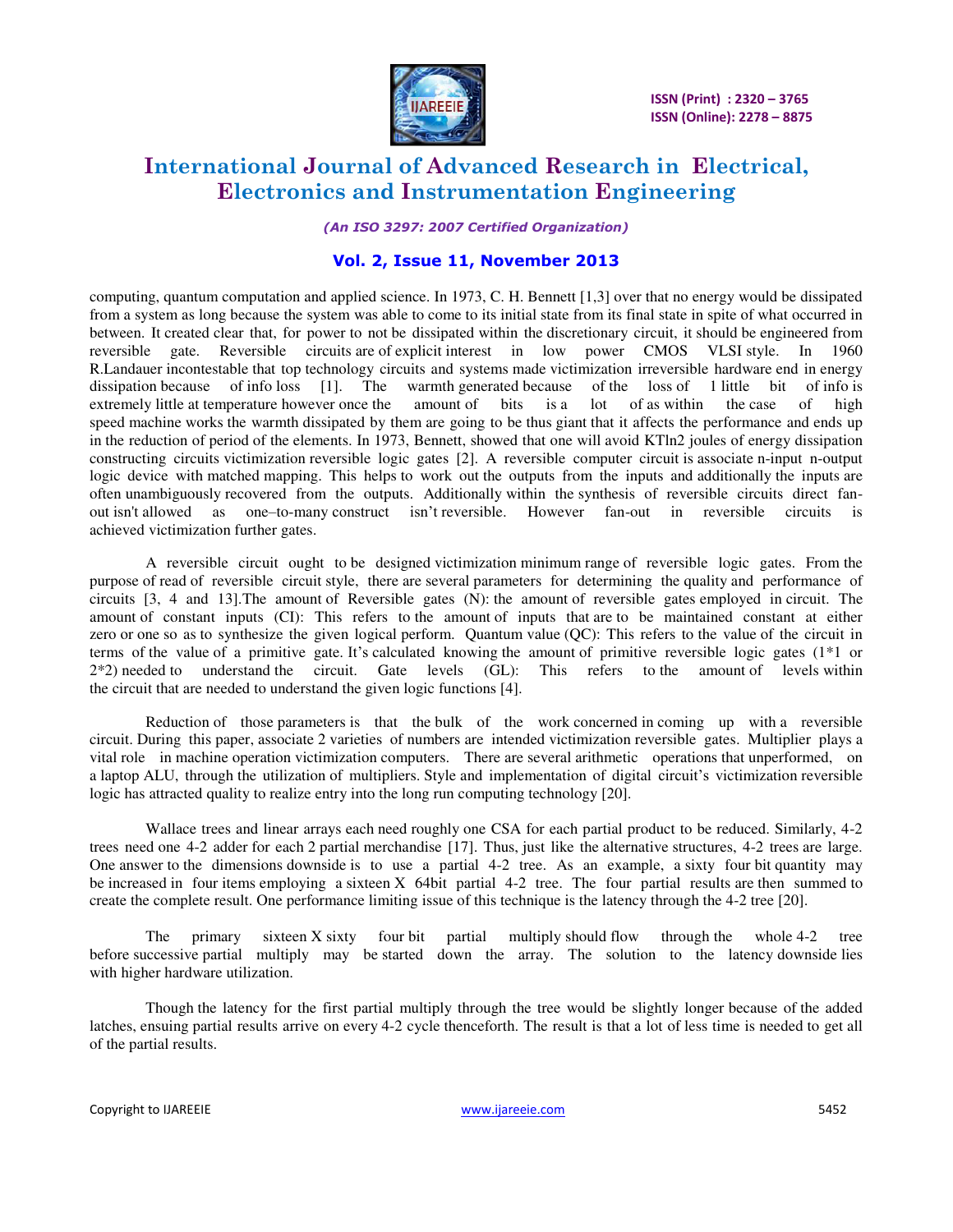

*(An ISO 3297: 2007 Certified Organization)* 

### **Vol. 2, Issue 11, November 2013**

This paper is organized as follows: Section two provides the temporary introduction of the Radix 4 booth encoding. Section three and four describes the planning of number circuit and also the implementation of the projected number circuit victimization new reversible gates. Section five provides the results and discussions and also the comparative study of style with the projected style.

#### **III RADIX-4 BOOTH ENCODING**

In Radix-4 Booth coding assumes that x and y square measure bit vectors of widths n-1 and 2m-1, severally. Number splits economical computation of x.y as an add of partial product. Conceptually, the number is partitioned off into 2-bit slices,  $y[2i+1:2i]$ ,  $i=0$ , ...,m-1 Corresponding to each slice, we define an integer encoding  $\theta_i$  in the range  $-2 \leq \theta \leq 2$  *For y*  $\epsilon N$  *and i*  $\epsilon N$ *,* 

$$
\theta_i(y) = y[2i - 1] + y[2i] - 2y[2i + 1].
$$

#### **a. Reducing the Number of Partial Products in Multiplier**

 It is doable to cut back the amount of partial product by [\*fr1], by exploitation the technique of number four Booth secret writing. The essential plan is that, rather than shifting and adding for each column of the number term and multiplying by one or zero,

PP  $0 = M^* -1$ , shift left 0 bits  $(x -1)$ PP  $1 = M * 2$ , shift left 2 bits  $(x 8)$ The result is equaling shift and add method:

> PP  $0 = M * 1$ , shift left 0 bits  $(x 1)$ PP  $1 = M * 1$ , shift left 1 bits  $(x 2)$  $PP2 = M * 1$ , shift left 2 bits  $(x 4)$  $PP3 = M * 0$ , shift left 3 bits (x 0)

The advantage of this methodology is that the halving of the quantity of partial product. This is often necessary in circuit style because it relates to the propagation delay within the running of the circuit, and also the complexness and power consumption of its implementation.

#### **IV MULTI-OPERAND ADDERS**

Multiplier partial merchandise accumulation depends on completely different set of hardware algorithms that maybe chosen for multi-operand adders, wherever the bit-level optimized style indicates that the matrix of partial product bits is reorganized to optimize the amount of basic parts.

#### **1. Carry-Look-Ahead Adder**

The ripple-carry adder having terribly slowed once one must add several bits. There in a 32-bit adder, the delay would be regarding sixty three ns if one assumes a gate delay of one ns.

 The carry-look-ahead adder solves this downside by shrewd the carry signals earlier, supported the input signals. It's supported the actual fact that a carry signal is going to be generated in 2 cases:

Copyright to IJAREEIE [www.ijareeie.com](http://www.ijareeie.com/) 5453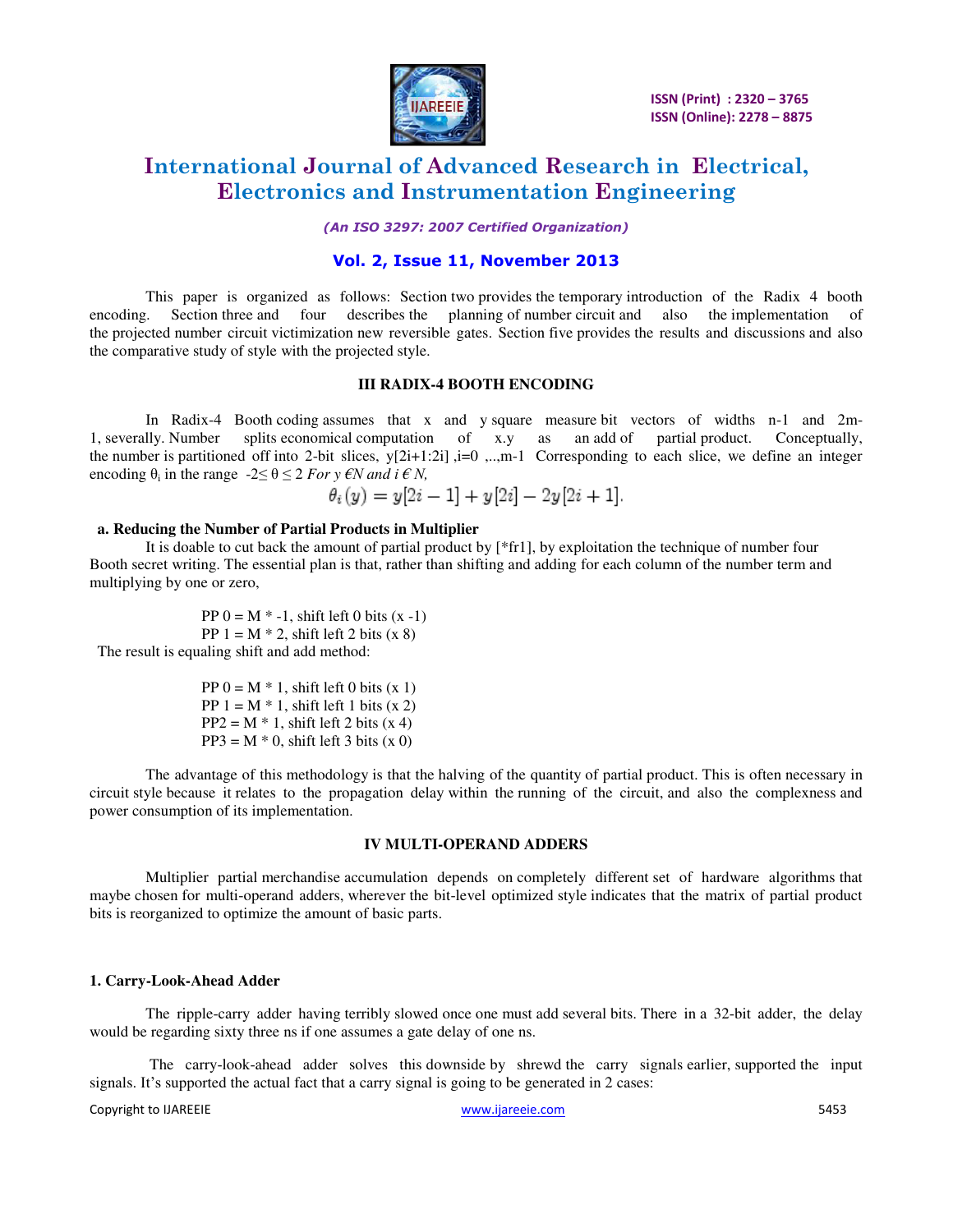

*(An ISO 3297: 2007 Certified Organization)* 

### **Vol. 2, Issue 11, November 2013**

(1) When both bits  $A_i$  and  $B_i$  are 1,

(2) When one of the two bits is 1 and the carry-in is 1.  $C_1 = G_0 + P_0.C_0$  $C_2 = G_1 + P_1.C_1 = G_1 + P_1.G_0 + P_1.P_0.C_0$  $C_3 = G_2 + P_2.G_1 + P_2.P_1.G_0 + P_2.P_1.P_0.C_0$  $C_4 = G_3 + P_3 \cdot G_2 + P_3 \cdot P_2 \cdot G_1 + P_3 P_2 \cdot P_1 \cdot G_0 + P_3 P_2 \cdot P_1 \cdot P_0 \cdot C_0$ 



Figure 1 Block diagram of a 4-bit CLA.

#### **2. Block carry look-ahead adder**

Carry look-ahead adder is to reverse the basic design principle of the RCLA, that is, to ripple carries within blocks but to generate carries between blocks by look-ahead. A block carry look-ahead adder [20].



Figure2 Block carry look-ahead adder

#### **3. Proposed TG Method**

The results of the previous sections can be summarized in the following four statements:

- 1. Spurious activity limits number efficiency.
- 2. Wallace reduces defect generation and propagation.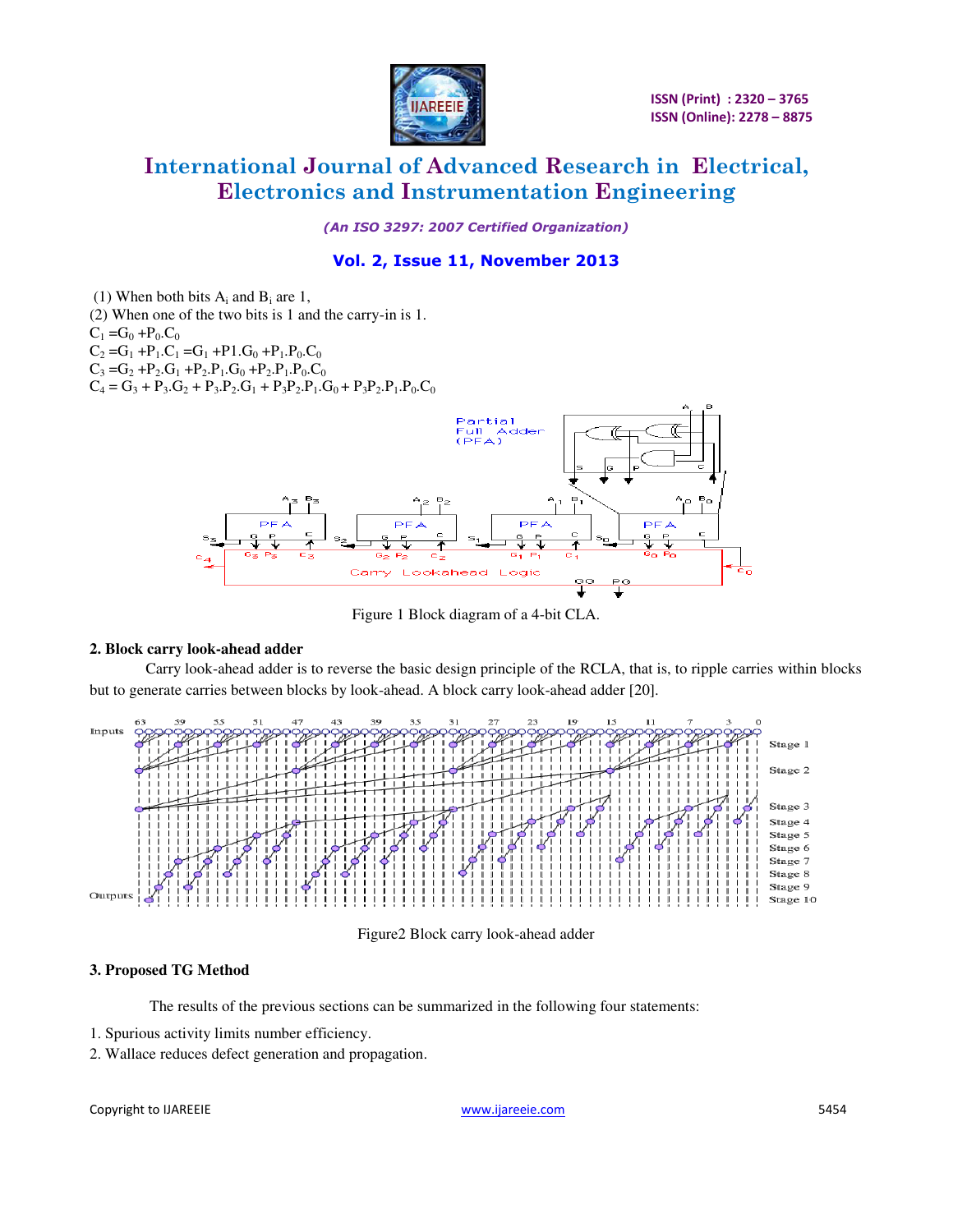

 **ISSN (Print) : 2320 – 3765 ISSN (Online): 2278 – 8875**

# **International Journal of Advanced Research in Electrical, Electronics and Instrumentation Engineering**

*(An ISO 3297: 2007 Certified Organization)* 

### **Vol. 2, Issue 11, November 2013**

3. Minimum-size transistors increase energy efficiency.

4. An additional refined approach (Chong) so succeeds in decreasing the spurious activity .

However, of an oversized energy over head and technology dependent junction transistor level techniques. During this planned Transmission gate number, the reversible transmission gate. The Transmission Gate is low power consumption reversible gate is employed as a result of it uses only 2 transistors however the gate uses six transistors. The total adder is meant by victimization the two peres gate. The total adder victimization reversible peres gate is shown in fig.1

 TG-Multiplier could be a straightforward design supported the Wallace tree with minimum-size transistors. The Reversible Transmission gates that make the terms are enforced in level-restoring static CMOS that gift strictly electrical phenomenon inputs, thence decoupling the number from the input drivers. The full-adder is build of 2 reversible peres gate. The full-adder cells within the final RCA are once more level-restoring static CMOS gates to recover the driving capability.

#### V**. RESULTS AND DISCUSSIONS**

The simulation obtained using Altera quatrus II environment, Multiplier energy potential is that the results of careful trade-off among many, typically different factors, from discipline all the way down to semiconductor device level. The new multiplier factor structure introduced during this work (TG-Multiplier) succeeds in reducing spurious change activity considerably while not compromising the advantages with energy-hungry add-on sub circuits.

 Transmission gates combined with level-restoring static CMOS Reversible Logic Peres gates, suppress glitches via RC low-pass filtering, whereas conserving timeless driving capabilities. The table 1 shows the power comparison and area utilization report. The proposed TG reversible logic based multiplier having less power consumption than others. The Reversible gates are wont to implement arithmetic circuit victimization full Adder and Subtractor and reversible feedback loop for the Adder/Subtractor. In figure 3 and 4 Proposed reversible logic multiplier implementation using radix 4 approach. In this paper the reversible logic method tested with all input sequences are maintained as common for all the multiplier circuits. Both the multiplicand and multiplier deicide the reversible logic.

The Reversible sixteen bit Reversible number is constructed victimization economical style with minimum quantum price, minimum garbage and minimum space and power overheads. The projected style implementation of Reversible arithmetic unit victimization Reversible number has higher performance as compared to existing styles in terms of range of gates used, Garbage outputs and Quantum price and hence will be used for low power applications. Figure 5 and 6 represents the Wallace tree and transmission gate based multiplier approach that having same set of input and output with reference to the previous multipliers.

Reversible Logic implemented using unsigned multiplier and its results comparison shown in table 1 .The static power consumption has less difference with respect to the dynamic power consumption, so they are not included in the table. The proposed reversible logic circuit having the less delay variation with respect to the existing method. All the circuits are verified using different device families in the Altera quatrus II environment with different device setup provides similar variation, they helps to analyze the performance of the proposed method. Reversible logic tested with serial parallel multiplier also. The Reversible logic reduces the computation time and power.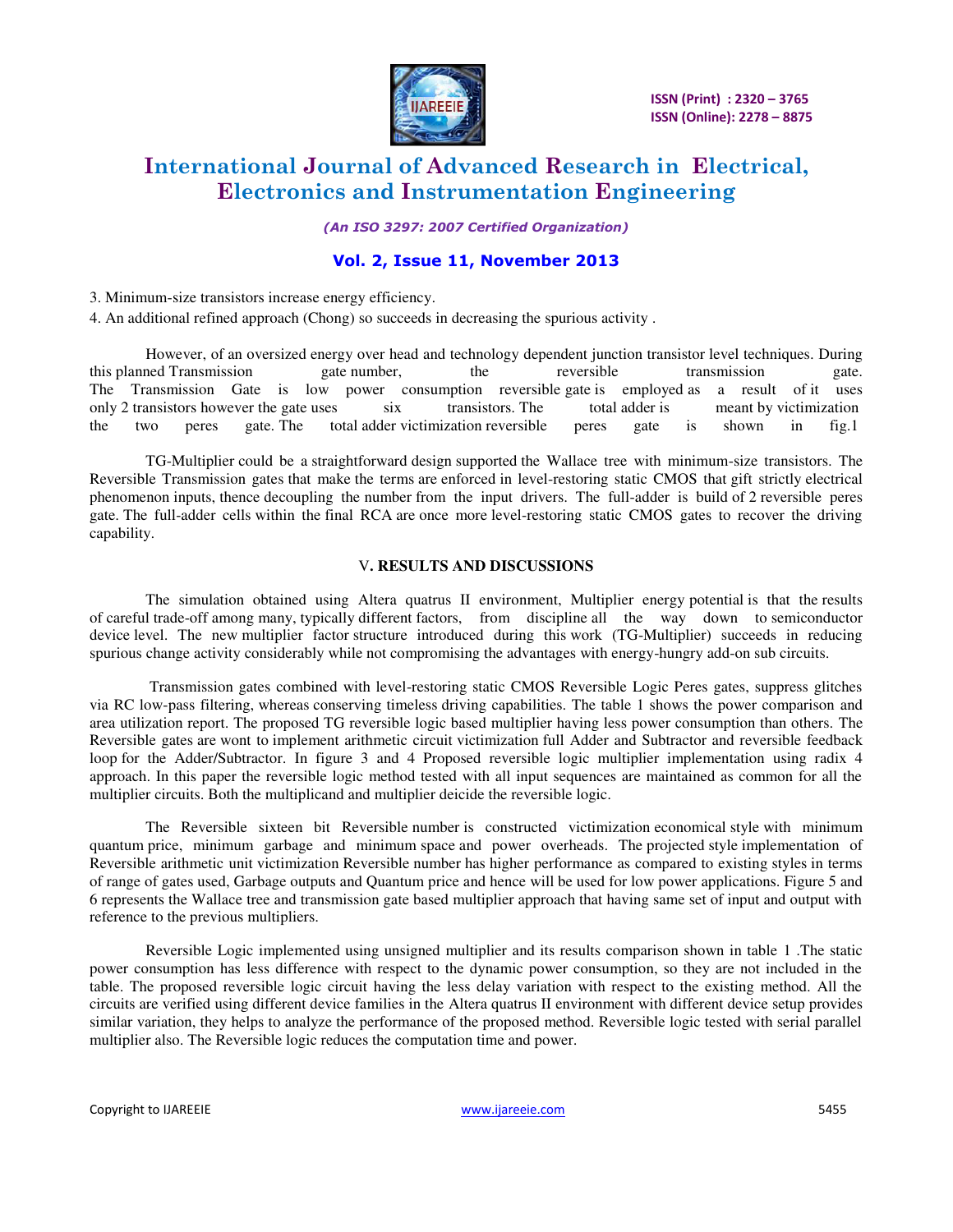

*(An ISO 3297: 2007 Certified Organization)* 

### **Vol. 2, Issue 11, November 2013**



**Fig 3 .Simulation result of array multiplier Fig 4.Simulation result of carry save multiplier**



**Fig 5 .Simulation result of Wtree multiplier Fig 6.Simulation result of TG multiplier**





Copyright to IJAREEIE [www.ijareeie.com](http://www.ijareeie.com/) 5456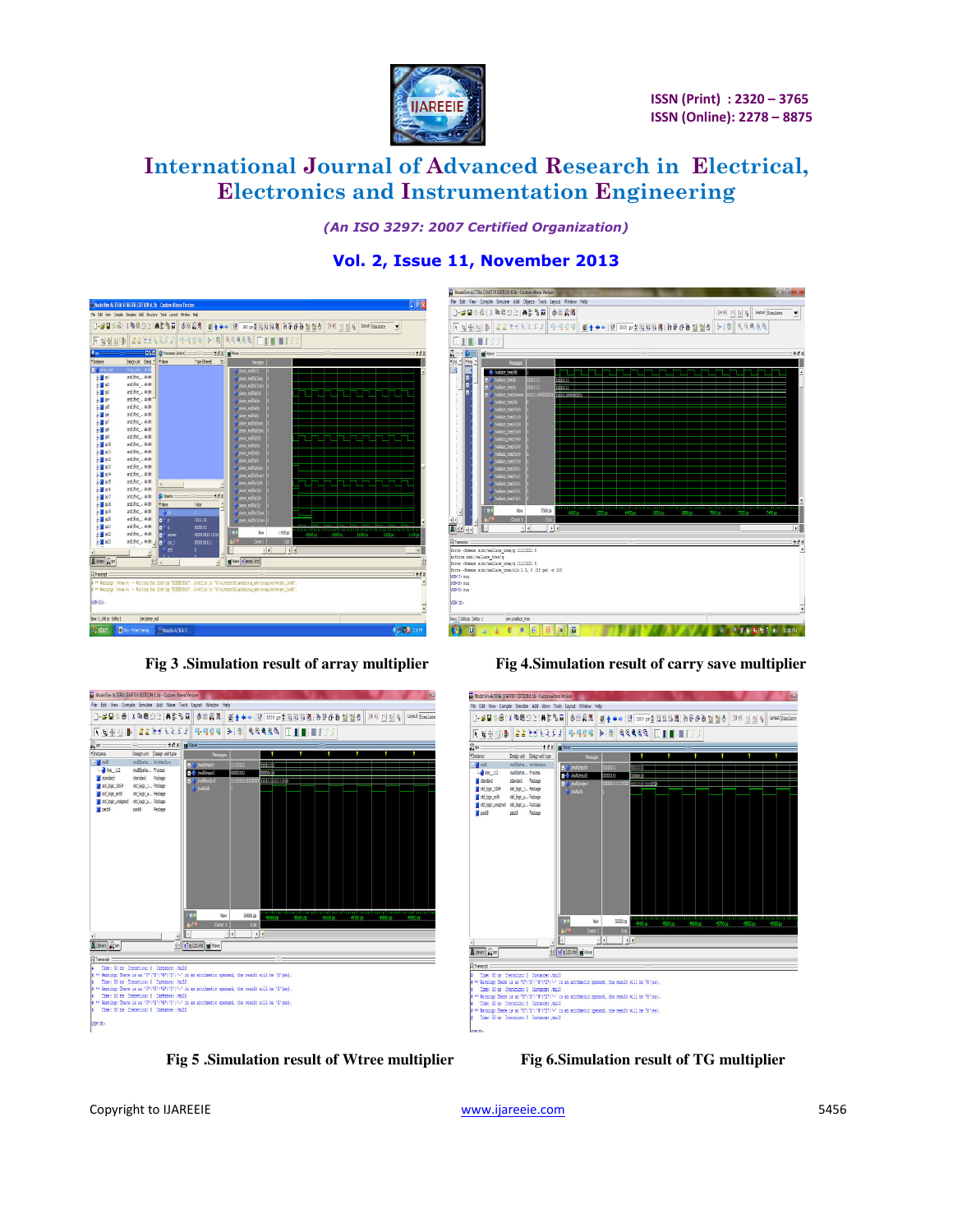

*(An ISO 3297: 2007 Certified Organization)* 

### **Vol. 2, Issue 11, November 2013**

| SNO            | <b>Multiplier</b>         | <b>Clock</b><br>(MHz) | <b>Existing</b><br>method<br><b>Dynamic</b><br>power<br>consumpti<br>on in mW | <b>Proposed</b><br>method<br><b>Dynamic</b><br><b>Power</b><br>consumptio<br>$n$ in $mW$ | <b>Existing</b><br>method<br><b>Device</b><br>utilization<br>Area $(\% )$ | <b>Proposed</b><br>method<br><b>Device</b><br>utilization<br>Area $(\% )$ | <b>Proposed</b><br>method<br><b>Partial</b><br>propagation<br>delay in ns |
|----------------|---------------------------|-----------------------|-------------------------------------------------------------------------------|------------------------------------------------------------------------------------------|---------------------------------------------------------------------------|---------------------------------------------------------------------------|---------------------------------------------------------------------------|
|                | Array Multiplier          | 50                    | 9987.56                                                                       | 9172.28                                                                                  | 55.56                                                                     | 20.48                                                                     | 345.98                                                                    |
| 2              | Carry Save Multiplier     | 50                    | 9654.78                                                                       | 9062.72                                                                                  | 46.48                                                                     | 29.94                                                                     | 314.37                                                                    |
| 3              | <b>Wallace Multiplier</b> | 50                    | 9034.54                                                                       | 8975.10                                                                                  | 43.89                                                                     | 22.45                                                                     | 298.34                                                                    |
| $\overline{4}$ | Booth multiplier          | 50                    | 8897.73                                                                       | 8674.45                                                                                  | 41.45                                                                     | 21.68                                                                     | 284.56                                                                    |
| 4              | TG Multiplier             | 50                    | 7578.98                                                                       | 6472.27                                                                                  | 40.54                                                                     | 23.67                                                                     | 264.67                                                                    |

**Table 1. Power Dissipation Comparison** 



**Fig 7 Power Dissipation Comparison Chart** 

### **VI CONCLUSION**

The common multiplication methodology is "add and shift" formula. In parallel numbers range of partial product to be supplemental is that the main parameter that determines the performance of the multiplier. To scale back the quantity of partial product to be supplemental, changed Booth formula is one in all the foremost fashionable algorithms.

Copyright to IJAREEIE and the community of the control of the [www.ijareeie.com](http://www.ijareeie.com/) 5457